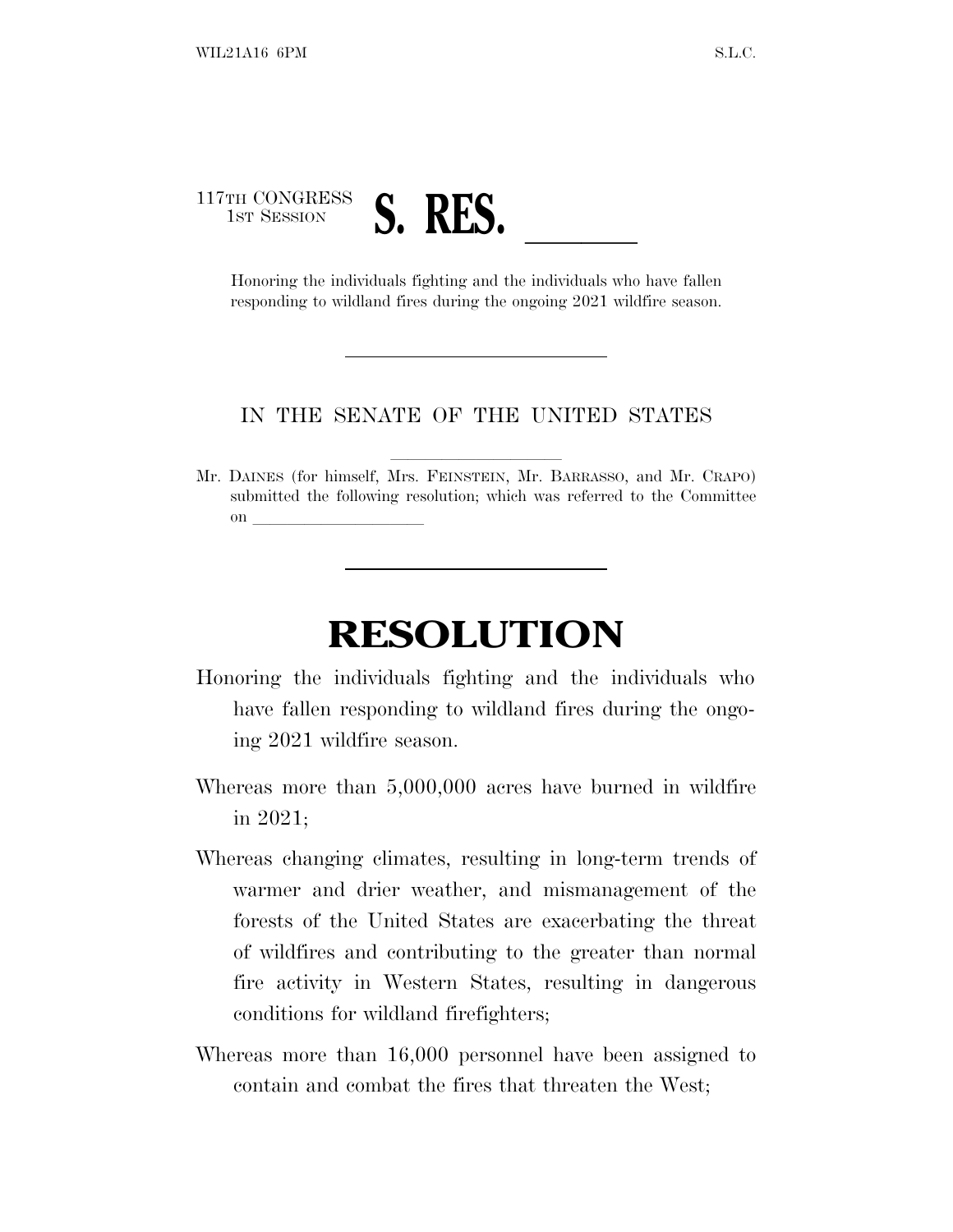- Whereas the Coronavirus Disease 2019 (COVID–19) pandemic has exacerbated the public health and public safety risks inherent in combating wildfires;
- Whereas Federal job classification and pay levels for wildland firefighters were established more than 30 years ago and should be re-evaluated based on the current wildfire risk and job market; and
- Whereas wildland firefighters, first responders, sheriffs, and community leaders have acted bravely and risked their lives to contain dangerous wildfires across the United States to protect families and critical infrastructure: Now, therefore, be it
	- 1 *Resolved,* That the Senate—
- 2 (1) recognizes the efforts and sacrifices of the 3 wildland firefighters who have risked their lives to 4 fight intense wildfires in 2021;
- 5 (2) honors the bravery and heroism of the men 6 and women assisting in responding to and combating 7 wildfires;
- 8 (3) expresses appreciation and gratitude to fire-9 fighters for protecting lives and property in the 10 United States during the ongoing 2021 wildfire sea-11 son;

 (4) expresses full support for communities throughout the West as those communities focus on recovery and rebuilding areas and communities af-fected by wildfires; and